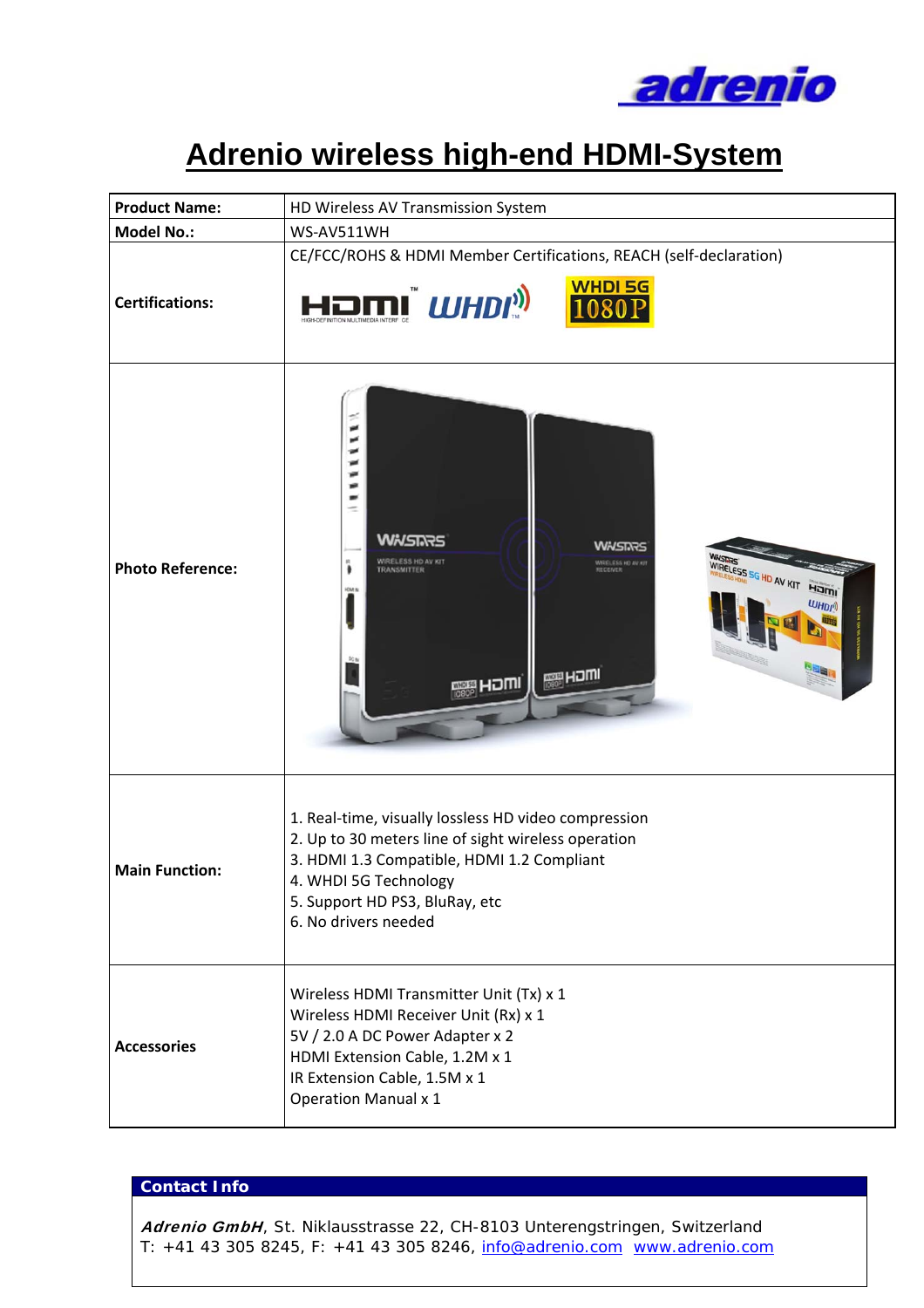

| <b>Product Name:</b>    | HD Wireless AV Transmission System (4-HDMI-IN-2-HDMI-OUT)                                                                                                                                                                                                                                                                                                              |  |  |  |
|-------------------------|------------------------------------------------------------------------------------------------------------------------------------------------------------------------------------------------------------------------------------------------------------------------------------------------------------------------------------------------------------------------|--|--|--|
| <b>Model No.:</b>       | WS-AV511SR                                                                                                                                                                                                                                                                                                                                                             |  |  |  |
| <b>Certifications:</b>  | CE/FCC/ROHS & HDMI Member Certifications, REACH (self-declaration)<br><b>IMI</b> WHDI <sup>)</sup>                                                                                                                                                                                                                                                                     |  |  |  |
| <b>Photo Reference:</b> | IRELESS SG HD AV KIT<br>HOMI<br><b>WHDP</b><br><b>SE HOM!</b><br>$\pmb{\mathsf{L}}$                                                                                                                                                                                                                                                                                    |  |  |  |
| <b>Main Function:</b>   | 1. Real-time, visually lossless HD video compression<br>2. Up to 30Meters line - of - sight wireless operation<br>3. HDMI 1.3 Compatible, HDMI 1.2 Compliant<br>4. WHDI 5G Technology<br>5. Support HD PS3, BluRay, etc.<br>6. Can control 4 HDMI-In-2-HDMI-Out by Remote controller<br>6. No drivers needed                                                           |  |  |  |
| <b>Accessories</b>      | Wireless HDMI Transmitter Unit (Tx) x 1<br>Wireless HDMI Receiver Unit (Rx) x 1<br>5V / 2.0A DC Power Adapter x 2<br>HDMI Extension Cable 1.2M x 1<br>IR Extension Cable (Single Head) x 3<br>IR Extension Cable (Dual Head) x 1<br>IR Seat for IR Extension Cable x 1<br>HDMI Switch (4 in 2 out) x 1<br>HDMI Switch Power Adapter x 1<br><b>Operation Manual x 1</b> |  |  |  |

# **Contact Info**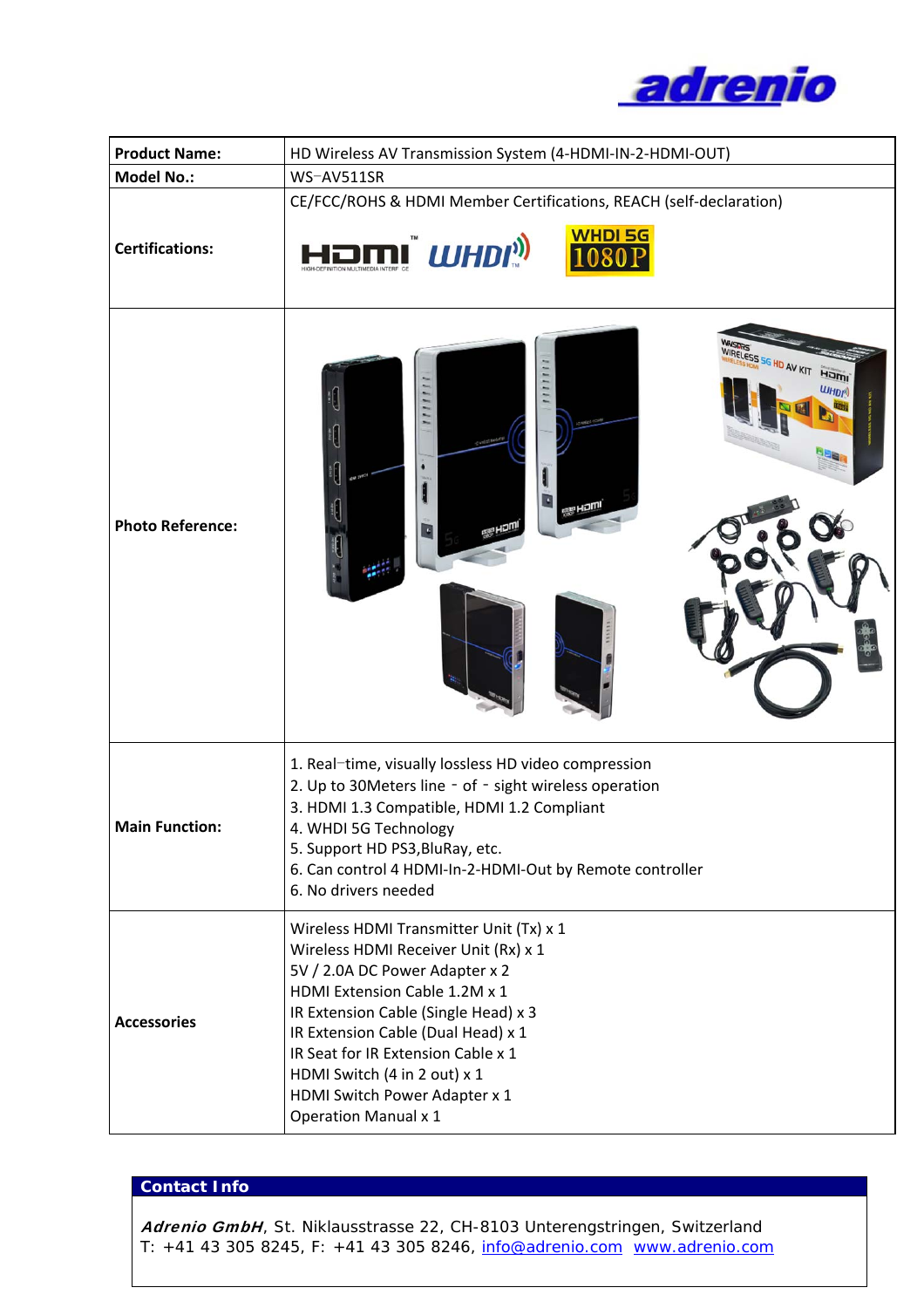

#### **Einige Informationen zu dem "wireless" Standard:**

- 1. Web-Seite zum Standard: http://www.whdi.org/Technology/
- 2. Einige WHDI Technologien zum Vergleich:

| Wireless HOME Digital Interface Solutions |                  |                     |                        |  |  |
|-------------------------------------------|------------------|---------------------|------------------------|--|--|
| Technology                                | Frequency        | Max. Transfer Speed | Max. Transfer Distance |  |  |
| 802.11n                                   | 5GHz             | 600Mbps             | 300 Feet               |  |  |
| UWB                                       | $3.1 - 10.6$ GHz | 480Mbps             | 30 Feet                |  |  |
| WiHD                                      | 60GHz            | 3.8Gbps             | 30 Feet                |  |  |
| WHDI                                      | 5GHz             | 3Gbps               | 100 Feet               |  |  |

#### Eine Bilder dazu:



## **Contact Info**